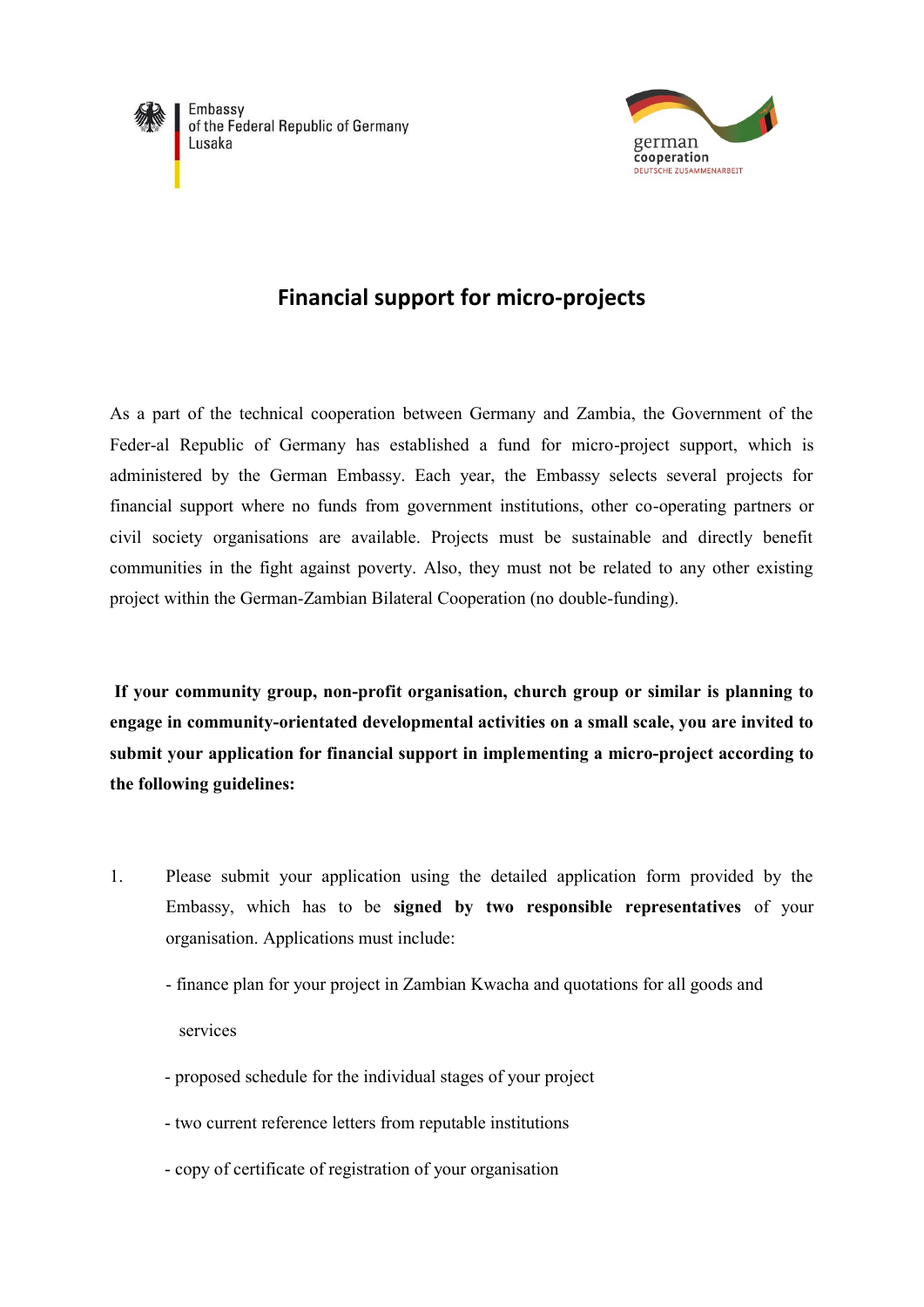

Embassy of the Federal Republic of Germany Lusaka



- copy of the NRC and all contact details of the two signatories

- for all projects involving construction works: copy of the land title deed and planning per-mission if already granted

Additional documentation may be requested in individual cases.

- 2. Applications for the subsequent year will be accepted **from 15th November up to 15th January.** Applications received at other times will not be part of the yearly selection process, so please ensure timely submission of your application.
- 3. The fund is aimed at sustainable, community self-help projects with a strong involvement by the implementing organisation applying for the funds. Therefore, please make sure to quanti-fy **your own contribution** (cash, labour, providing premises, etc.) to the total expenditure of the project.
- 4. Projects must be implemented and concluded **within the same calendar year**, including your formal proof of use of funds and concluding report. When planning your project and drafting a schedule, please keep in mind that funds will often not be available before April.
- 5. The **maximum** grant is the Kwacha equivalent of **Euro 20.000,00** per application. However, please note that most projects are in the region of 7.000 to 10.000 Euro.
- 6. There is **no funding of** unskilled labour, staff or administration expenses or other running costs (i.e. the organisation's overheads). The fund cannot be used for land purchases or ongoing rent payments, micro-credit schemes, food, transport (incl. fuel), lodging or sitting allowances. There is no funding of projects serving private interests of individuals or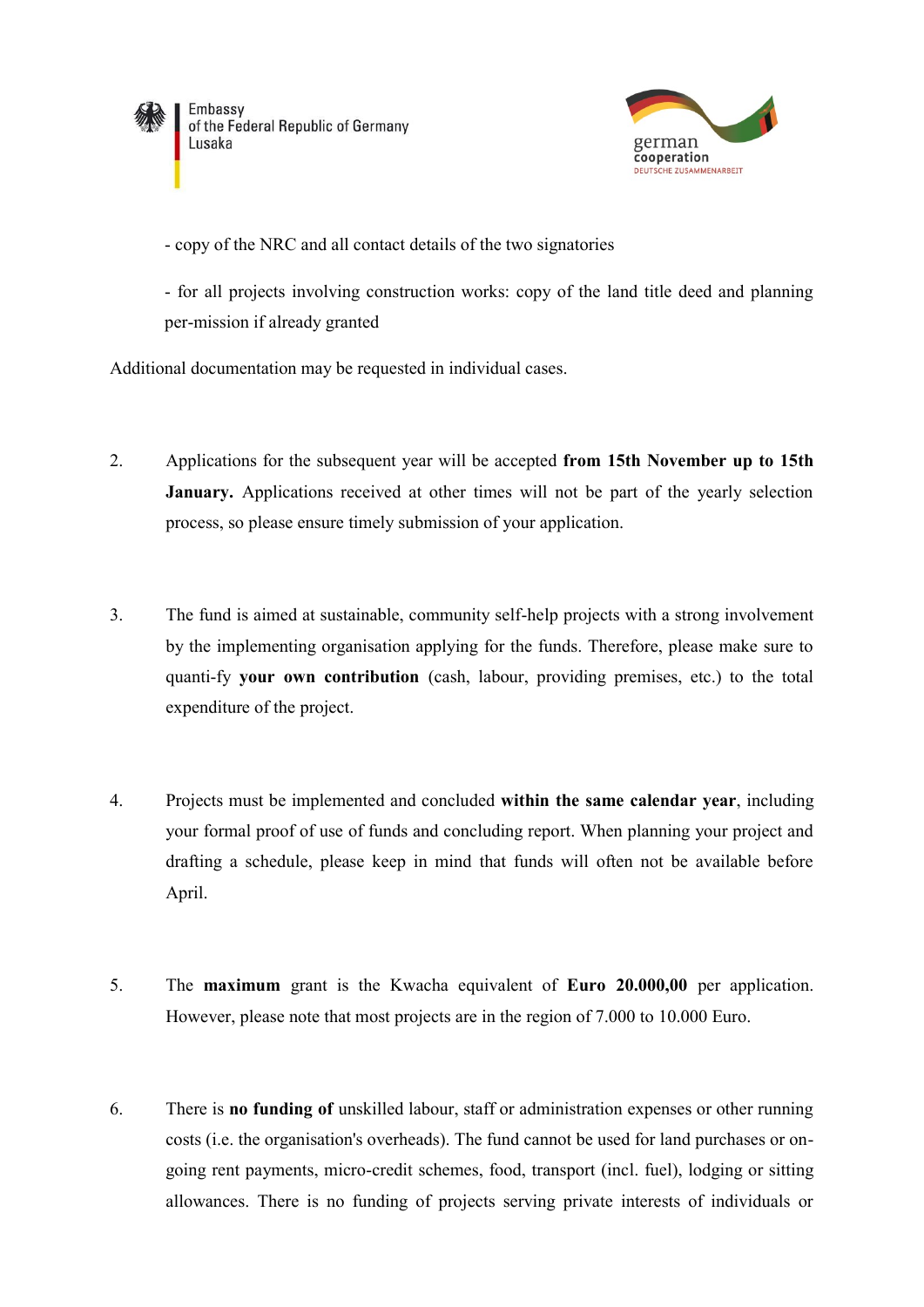



small groups. It is not possible to fund projects that have already commenced (i.e. reimbursement of costs already incurred).

7. Sustainability is a key criterion in the selection process. **The applicant must be in a position to cover all follow-up costs**, e.g. maintenance of purchased machinery, electricity bills, staff costs, rent, consumables etc.

> Exception: Please note that projects which require consumable supplies for a successful initial implementation, for example Income Generating Activities like sewing circles, poultry rearing, workshop construction etc. are welcome to apply for a start-up supply in project-related consumables, but will have to cover the costs for further supplies themselves.

**8.** As far as possible the materials and goods purchased for the project have to **be bought in Zambia.**

You will usually be informed whether your project has been short-listed by the end of February. If your project is selected, you will have to sign an agreement regarding the conditions of the financial support and you must not use the funds for any other purpose than that agreed. For monitoring pur-poses, the Embassy may request project visits by its representatives from time to time and interim status reports.

To conclude the project, you will have to provide a detailed final report (templates are provided by the Embassy) with a summary of all expenses and all original bills and receipts by 31st December. Additional documentation may be required depending on the case. Also, all unused funds must be repaid.